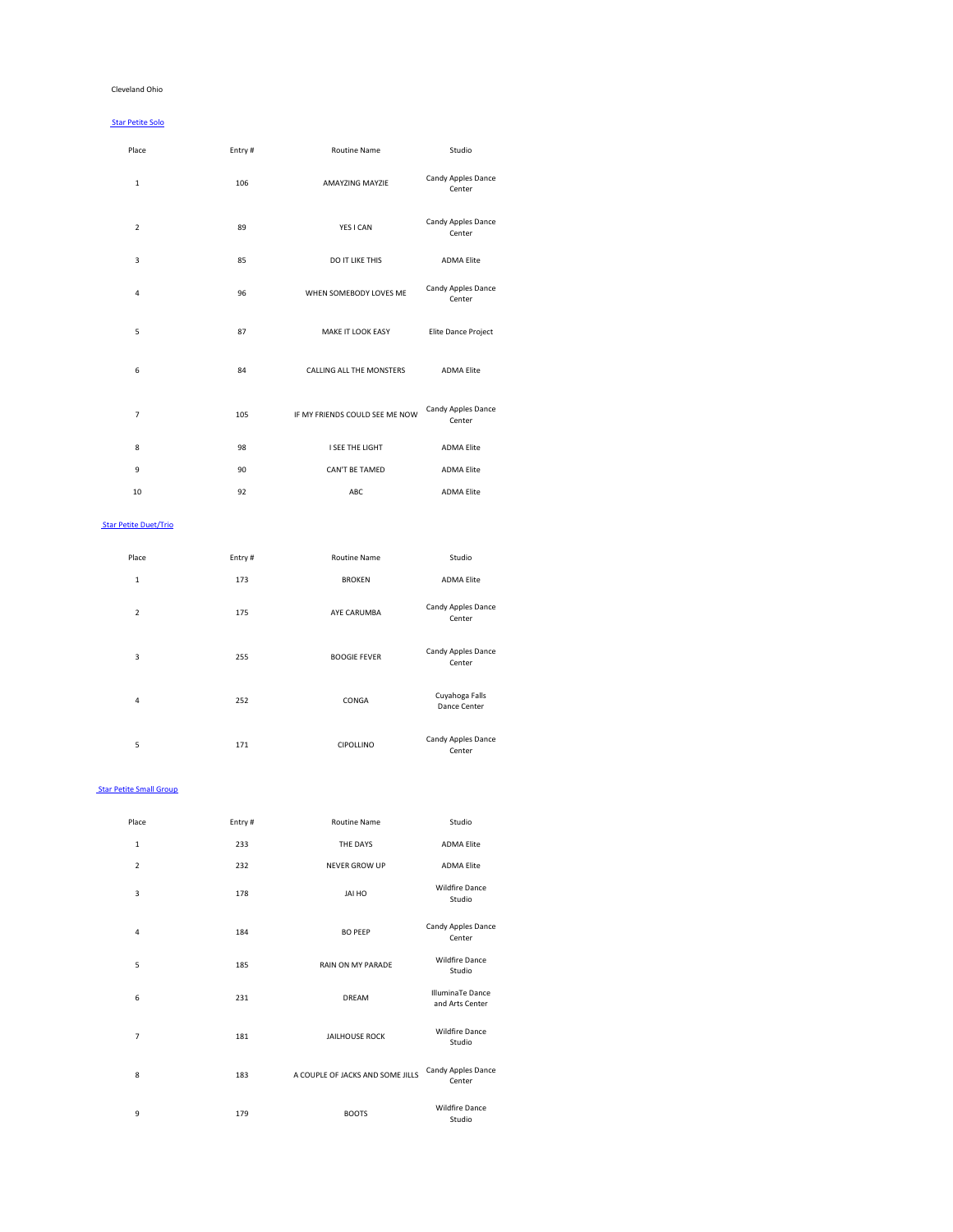| 10 | 182 | OH SO QUIET | <b>IlluminaTe Dance</b> |
|----|-----|-------------|-------------------------|
|    |     |             | and Arts Center         |

#### **Star Petite Large Group**

| Place | Entry# | <b>Routine Name</b>       | Studio                              |
|-------|--------|---------------------------|-------------------------------------|
| 1     | 191    | <b>BARBIE GIRL</b>        | <b>Candy Apples Dance</b><br>Center |
| 2     | 190    | <b>QUEEN BEE</b>          | <b>ADMA Elite</b>                   |
| 3     | 237    | <b>COLORS OF THE WIND</b> | <b>Candy Apples Dance</b><br>Center |
| 4     | 212    | <b>WITCHDOCTOR</b>        | <b>Wildfire Dance</b><br>Studio     |
| 5     | 211    | <b>WALK THE DINOSAUR</b>  | <b>Wildfire Dance</b><br>Studio     |

#### Star Petite Line/Prod

| Place                   | Entry# | <b>Routine Name</b>      | Studio                          |
|-------------------------|--------|--------------------------|---------------------------------|
| <b>Top Score</b>        | 206    | <b>CIRCUS</b>            | <b>Wildfire Dance</b><br>Studio |
| <b>Star Junior Solo</b> |        |                          |                                 |
| Place                   | Entry# | <b>Routine Name</b>      | Studio                          |
| $\mathbf{1}$            | 136    | <b>ASHES</b>             | <b>ADMA Elite</b>               |
| $\overline{2}$          | 131    | SPEECHLESS               | <b>ADMA Elite</b>               |
| 3                       | 112    | <b>WATCH ME</b>          | Candy Apples Dance<br>Center    |
| 4                       | 135    | <b>GONE AWAY</b>         | <b>ADMA Elite</b>               |
| 5                       | 146    | <b>GROWN</b>             | The Edge Dance<br>Complex       |
| 6                       | 145    | <b>BRAVE</b>             | Elite Dance Project             |
| $\overline{7}$          | 133    | <b>MADNESS</b>           | <b>ADMA Elite</b>               |
| 8                       | 138    | <b>EMERGE</b>            | Elite Dance Project             |
| 9                       | 144    | <b>DEAD SILENCE</b>      | <b>ADMA Elite</b>               |
| 10                      | 130    | <b>DREAM IT POSSIBLE</b> | <b>ADMA Elite</b>               |

#### Star Junior Duet/Trio

| Place | Entry $#$ | <b>Routine Name</b> | Studio            |
|-------|-----------|---------------------|-------------------|
| -     | 194       | <b>SIZE</b>         | <b>ADMA Elite</b> |

| 2 | 198 | I WANNA BE LIKE YOU         | Take the Stage<br><b>Competition Team</b> |
|---|-----|-----------------------------|-------------------------------------------|
| 3 | 196 | SASSY                       | Elite Dance Project                       |
| 4 | 209 | <b>COVER ME IN SUNSHINE</b> | <b>ADMA Elite</b>                         |
| 5 | 213 | <b>NEXT LEVEL</b>           | <b>ADMA Elite</b>                         |

#### **Star Junior Small Group**

| Place          | Entry# | <b>Routine Name</b>      | Studio                          |
|----------------|--------|--------------------------|---------------------------------|
| $\mathbf 1$    | 224    | DOCK OF THE BAY          | Candy Apples Dance<br>Center    |
| $\overline{2}$ | 219    | CANDYMAN                 | Elite Dance Project             |
| 3              | 218    | HOLDING OUT FOR A HERO   | <b>Wildfire Dance</b><br>Studio |
| $\overline{4}$ | 239    | LETS HEAR IT FOR THE BOY | The Edge Dance<br>Complex       |
| 5              | 245    | <b>OLD DAYS</b>          | The Edge Dance<br>Complex       |
| 6              | 242    | YESTERDAY                | <b>ADMA Elite</b>               |
| $\overline{7}$ | 225    | <b>WORDS</b>             | <b>Wildfire Dance</b><br>Studio |
| 8              | 261    | COME FLY WITH ME         | <b>ADMA Elite</b>               |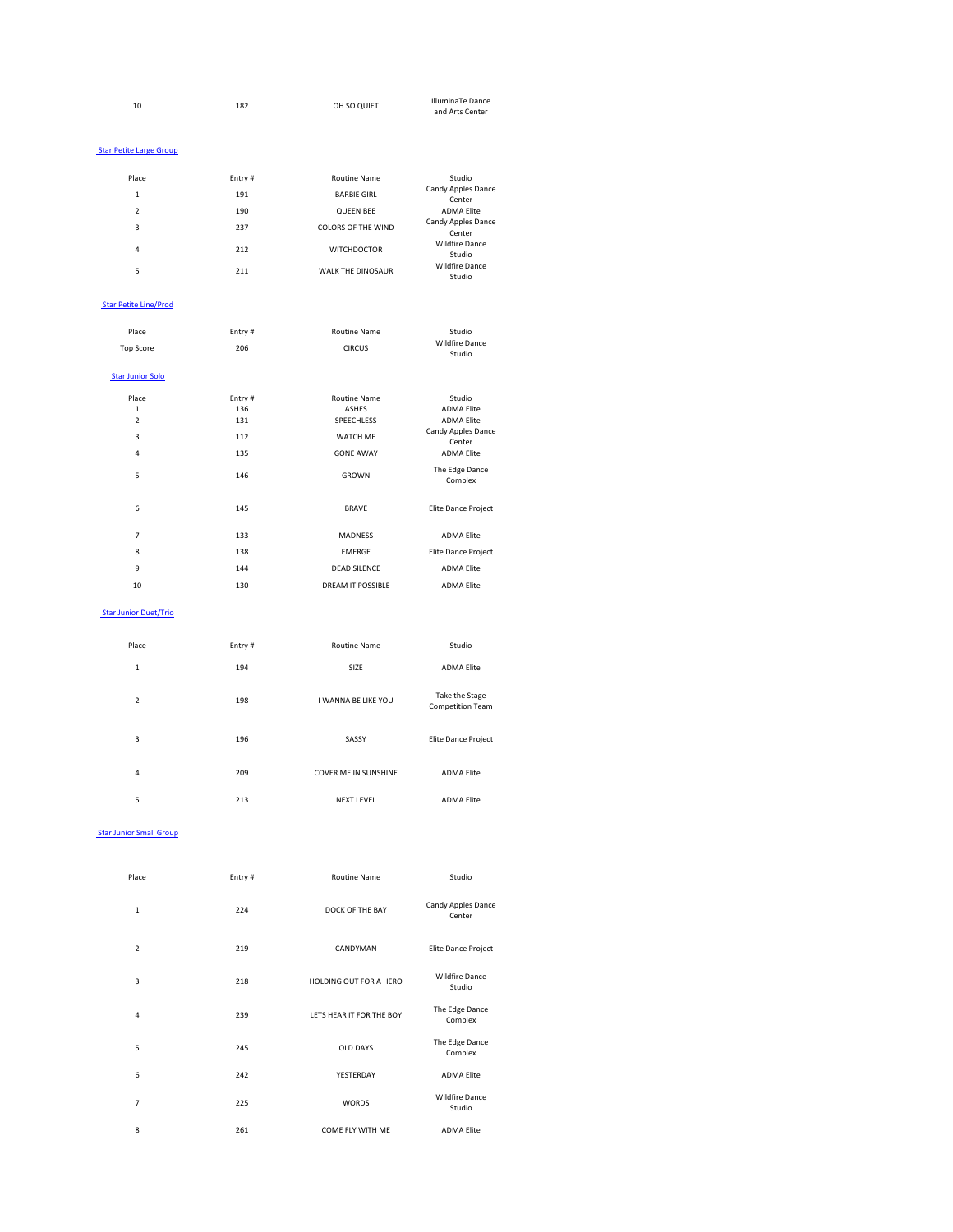| 9  | 205 | CAN'T STOP THE FEELING        | Cuyahoga Falls<br>Dance Center            |
|----|-----|-------------------------------|-------------------------------------------|
| 10 | 220 | <b>GROOVE IS IN THE HEART</b> | Take the Stage<br><b>Competition Team</b> |

#### **Star Junior Large Group**

| Place          | Entry# | <b>Routine Name</b>           | Studio                          |
|----------------|--------|-------------------------------|---------------------------------|
| $\mathbf{1}$   | 267    | $9 - 5$                       | Candy Apples Dance<br>Center    |
| $\overline{2}$ | 201    | AIN'T THAT A KICK IN THE HEAD | <b>Wildfire Dance</b><br>Studio |
| 3              | 243    | HOLD ON TO ME                 | Elite Dance Project             |
| $\sqrt{4}$     | 216    | <b>MY STRONGEST SUIT</b>      | <b>Wildfire Dance</b><br>Studio |
| 5              | 240    | I WILL WAIT                   | <b>ADMA Elite</b>               |

#### Star Junior Line/Prod.

| Place | Entry# | Routine Name     | Studio                          |
|-------|--------|------------------|---------------------------------|
|       | 248    | <b>BLAST OFF</b> | <b>Wildfire Dance</b><br>Studio |

#### Star Teen Solo

| Place            | Entry# | <b>Routine Name</b>     | Studio                    |
|------------------|--------|-------------------------|---------------------------|
| $\mathbf 1$      | 413    | <b>SAD SONG</b>         | <b>ADMA Elite</b>         |
| $\overline{2}$   | 423    | UNKNOWN TO YOU          | <b>ADMA Elite</b>         |
| 3                | 412    | LOVE IN THE DARK        | <b>ADMA Elite</b>         |
| 4                | 414    | <b>DEAR DAUGHTER</b>    | <b>ADMA Elite</b>         |
| 5                | 417    | SHE USED TO BE MINE     | <b>ADMA Elite</b>         |
| 6                | 428    | <b>BIGGER IS BETTER</b> | Elite Dance Project       |
| $\overline{7}$   | 415    | YELLOW FLICKER BEAT     | <b>ADMA Elite</b>         |
| 8                | 408    | <b>CHANGES</b>          | <b>ADMA Elite</b>         |
| $\boldsymbol{9}$ | 422    | <b>HUMAN</b>            | <b>ADMA Elite</b>         |
| 10               | 421    | <b>HALF LIGHT</b>       | <b>ADMA Elite</b>         |
| 11               | 416    | <b>CRADLES</b>          | <b>ADMA Elite</b>         |
| 12               | 411    | <b>DYNASTY</b>          | <b>ADMA Elite</b>         |
| 13               | 418    | ANGEL BY THE WING       | The Edge Dance<br>Complex |

# **Star Teen Duet/Trio**

| Place         | Entry # | <b>Routine Name</b>                          | Studio     |
|---------------|---------|----------------------------------------------|------------|
| 1             | 271     | I WILL ALWAYS REMEMBER US THIS<br><b>WAY</b> | ADMA Elite |
| $\mathcal{P}$ | 276     | <b>BETTER THAN TODAY</b>                     | ADMA Elite |
| 3             | 277     | IN THE SHADOWS                               | ADMA Elite |

# **Star Teen Small Group**

| Place | Entry# | <b>Routine Name</b> | Studio                     |
|-------|--------|---------------------|----------------------------|
| 1     | 327    | PEOPLE ARE STRANGE  | <b>ADMA Elite</b>          |
| 2     | 308    | <b>REMEMBER</b>     | <b>ADMA Elite</b>          |
| 3     | 322    | <b>REHAB</b>        | <b>Elite Dance Project</b> |
| 4     | 314    | I LOVE IT           | Elite Dance Project        |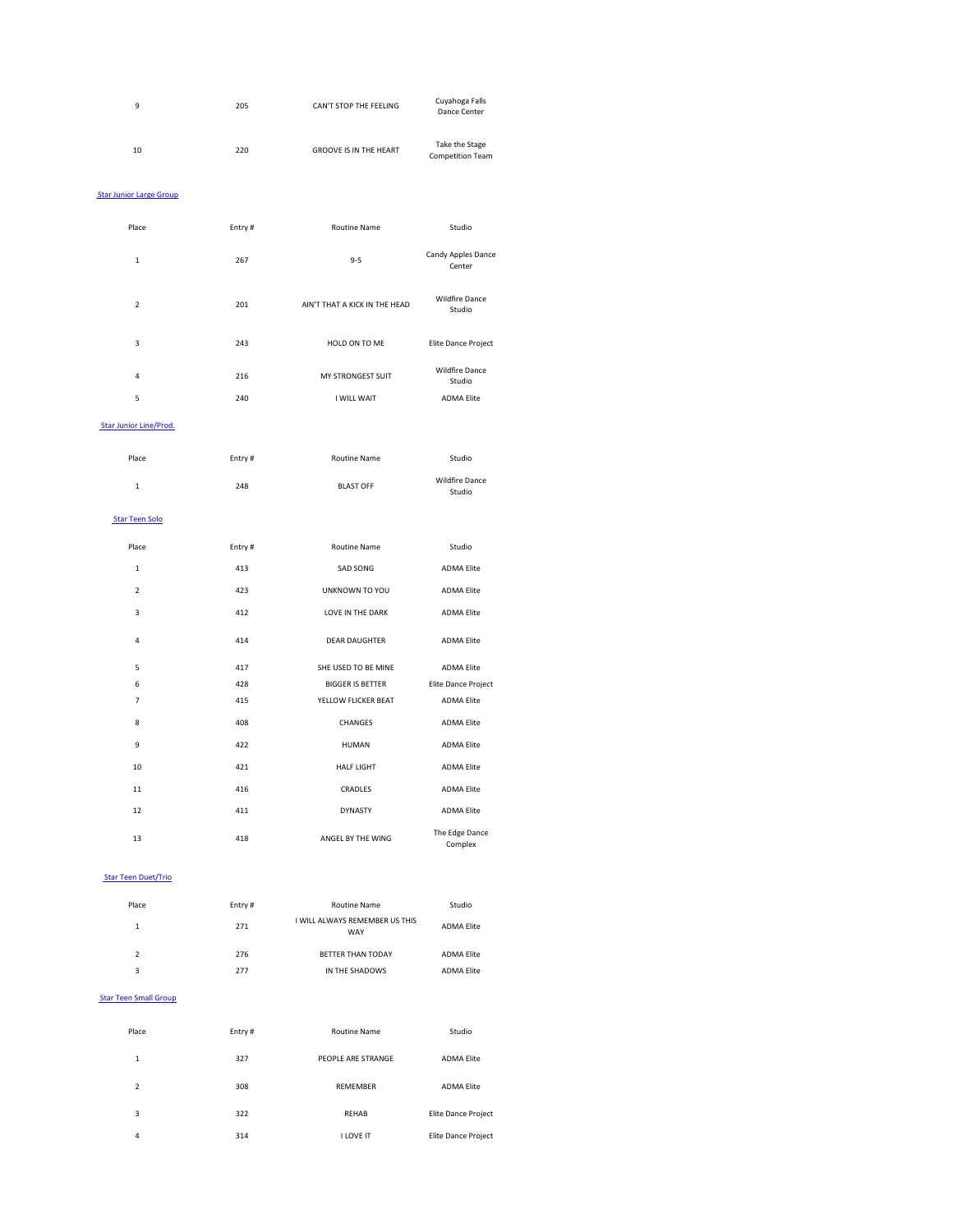| $\overline{\phantom{0}}$<br>- | 330 | RETROGRADE | Dance Lakewood |
|-------------------------------|-----|------------|----------------|
|                               |     |            |                |

#### **Star Teen Large Group**

| Place     | Entry# | Routine Name                     | Studio            |
|-----------|--------|----------------------------------|-------------------|
| Top Score | 339    | <b>GOODBYE YELLOW BRICK ROAD</b> | <b>ADMA Elite</b> |

# **Star Teen Line/Production**

| Place<br><b>Top Score</b> | Entry#<br>361 | <b>Routine Name</b><br><b>MARY POPPINS</b> | Studio<br>Chris T's Dance<br>Emporium |
|---------------------------|---------------|--------------------------------------------|---------------------------------------|
| <b>Star Senior Solo</b>   |               |                                            |                                       |
| Place                     | Entry#        | <b>Routine Name</b>                        | Studio                                |
| 1                         | 12            | THE JUMP OFF                               | <b>ADMA Elite</b>                     |
| $\overline{2}$            | 7             | <b>SKYFALL</b>                             | Elite Dance Project                   |
| 3                         | 6             | <b>DEAR YOU</b>                            | <b>ADMA Elite</b>                     |
| 4                         | 9             | <b>WORK SONG</b>                           | Dance Lakewood                        |
| 5                         | 14            | I'M A WOMAN                                | Chris T's Dance<br>Emporium           |

# **Star Senior Duet/Trio**

| Place         | Entry# | <b>Routine Name</b> | Studio                      |
|---------------|--------|---------------------|-----------------------------|
| <u>. на с</u> | 288.1  | IN THE MOOD         | Chris T's Dance<br>Emporium |

# **Star Senior Small Group**

| Place | Entry $#$ | <b>Routine Name</b> | Studio         |
|-------|-----------|---------------------|----------------|
|       | 318       | LOVE IS RELIGION    | Dance Lakewood |

#### Power Petite Solo

| Place                           | Entry# | <b>Routine Name</b> | Studio                    |
|---------------------------------|--------|---------------------|---------------------------|
| 1                               | 152    | <b>BLUE DRESS</b>   | The Edge Dance<br>Complex |
| $\overline{2}$                  | 159    | <b>STUPID CUPID</b> | The Edge Dance<br>Complex |
| <b>Power Petite Small Group</b> |        |                     |                           |
| Place                           | Entry# | <b>Routine Name</b> | Studio                    |

|                               | 234 | AT LAST I SEE | The Edge Dance<br>Complex |
|-------------------------------|-----|---------------|---------------------------|
| <b>Power Petite Duet/Trio</b> |     |               |                           |

| Place     | Entry # | Routine Name      | Studio                    |
|-----------|---------|-------------------|---------------------------|
| Top Score | 217     | <b>SEA CRUISE</b> | The Edge Dance<br>Complex |

#### Power Junior Small Group

| Place | Entry# | <b>Routine Name</b>           | <b>Studio</b>                |
|-------|--------|-------------------------------|------------------------------|
|       | 256    | <b>HUDSON &amp; HIS GIRLS</b> | Candy Apples Dance<br>Center |

#### Power Junior Solo

| Place | Entry# | <b>Routine Name</b>  | Studio                              |
|-------|--------|----------------------|-------------------------------------|
| 1     | 160    | <b>GET LOW</b>       | Candy Apples Dance<br>Center        |
| 2     | 153    | <b>NOT LIKE THAT</b> | <b>Candy Apples Dance</b><br>Center |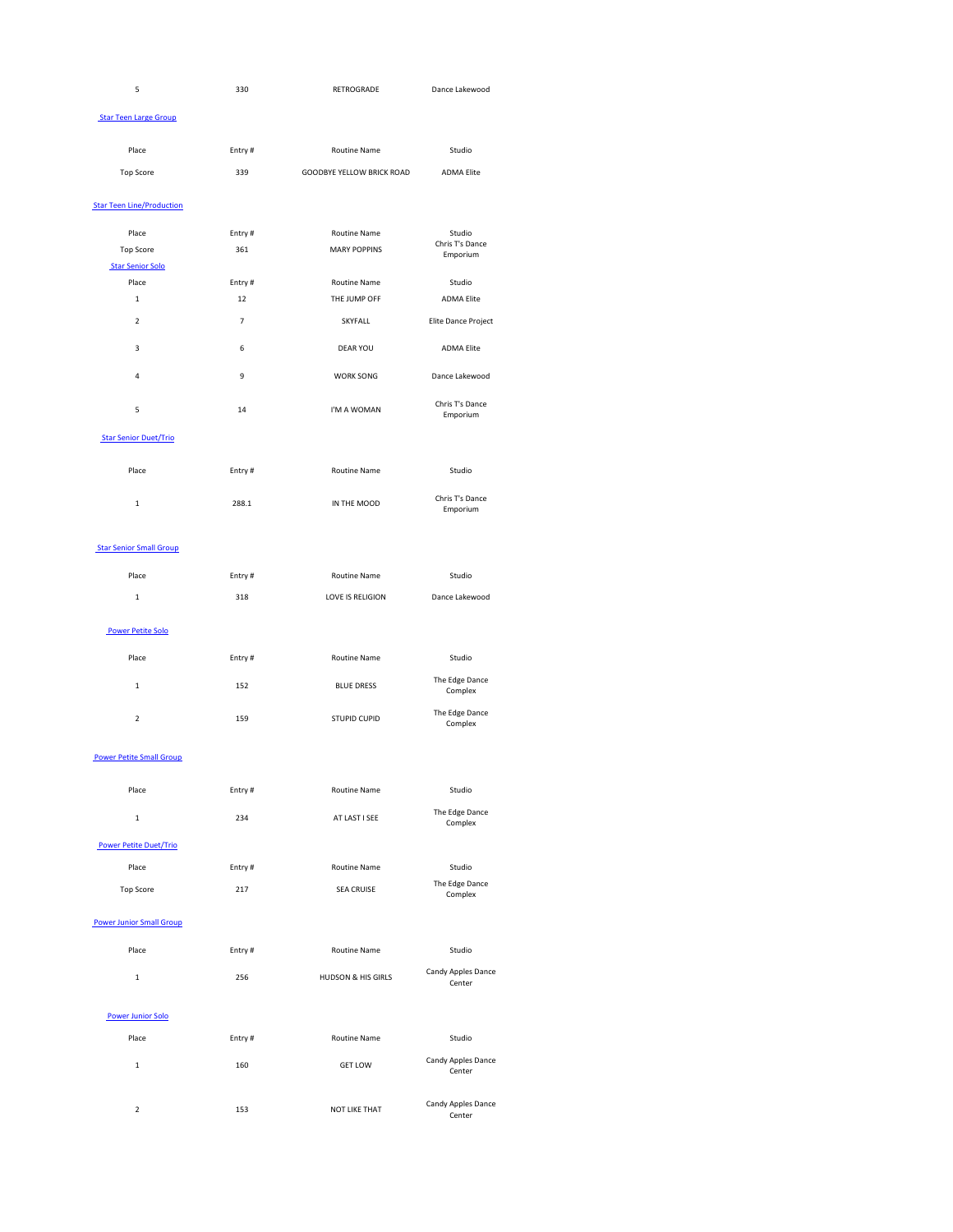| 3                             | 149    | <b>HALO</b>           | <b>ADMA Elite</b>                          |
|-------------------------------|--------|-----------------------|--------------------------------------------|
| $\pmb{4}$                     | 147    | <b>FIELDS OF GOLD</b> | Candy Apples Dance<br>Center               |
| 5                             | 156    | MAMBO NUMBER FIVE     | The Edge Dance<br>Complex                  |
| 6                             | 164    | <b>IMAGINE</b>        | <b>ADMA Elite</b>                          |
| $\overline{7}$                | 148    | <b>PEOPLE</b>         | Lisa Renee's Dance<br>Studio               |
| $\,8\,$                       | 161    | CRYSTALLIZE           | Chris T's Dance<br>Emporium                |
| 9                             | 163    | RULE THE WORLD        | <b>IlluminaTe Dance</b><br>and Arts Center |
| $10\,$                        | 155    | <b>FIX YOU</b>        | Perry Woodard<br><b>School of Dance</b>    |
| <b>Power Junior Duet/Trio</b> |        |                       |                                            |
| Place                         | Entry# | <b>Routine Name</b>   | Studio                                     |
| $\overline{ }$                | 217    | ANIVELUMO VOLLOAN DO  | Candy Apples Dance                         |

| . | .   |                     | -----                               |
|---|-----|---------------------|-------------------------------------|
|   | 247 | ANYTHING YOU CAN DO | <b>Candy Apples Dance</b><br>Center |
|   | 208 | DEEP END            | <b>ADMA Elite</b>                   |
| 3 | 210 | IF I COULD          | <b>Candy Apples Dance</b><br>Center |

#### Power Junior Large Group

| Place | Entry# | <b>Routine Name</b> | Studio                              |
|-------|--------|---------------------|-------------------------------------|
| 1     | 230    | HIT ME UP           | The Edge Dance<br>Complex           |
| 2     | 229    | <b>OVERTHINKER</b>  | IlluminaTe Dance<br>and Arts Center |

#### Power Junior Line/Production

| Place | Entry # | Routine Name     | <b>Studio</b>                       |
|-------|---------|------------------|-------------------------------------|
|       | 266     | SOUND OF SILENCE | IlluminaTe Dance<br>and Arts Center |

Power Teen Solo

| Place                   | Entry# | <b>Routine Name</b>      | Studio                          |
|-------------------------|--------|--------------------------|---------------------------------|
| $\mathbf 1$             | 432    | <b>SUIT AND TIE</b>      | Studio 136 Dance<br>Center      |
| $\overline{2}$          | 434    | THE GARDEN               | Candy Apples Dance              |
| $\overline{3}$          | 430    | I PUT A SPELL ON YOU     | <b>ADMA Elite</b>               |
| $\overline{\mathbf{4}}$ | 419    | I FEEL LIKE I'M DROWNING | <b>ADMA Elite</b>               |
| 5                       | 448    | <b>ORDINARY WORLD</b>    | <b>Wildfire Dance</b><br>Studio |
| 6                       | 438    | <b>HOT LIKE WOW</b>      | Elite Dance Project             |
| $\overline{7}$          | 455    | LIVING ON A WIRE         | <b>Wildfire Dance</b><br>Studio |
| 8                       | 431    | <b>LET'S GROOVE</b>      | Studio 136 Dance<br>Center      |
| 9                       | 453    | <b>DEEP END</b>          | The Edge Dance<br>Complex       |
| 10                      | 436    | HEY HI                   | Studio 136 Dance<br>Center      |
|                         |        |                          |                                 |

#### Power Teen Duet/Trio

| Place | Entry # | <b>Routine Name</b> | Studio |
|-------|---------|---------------------|--------|
|       |         |                     |        |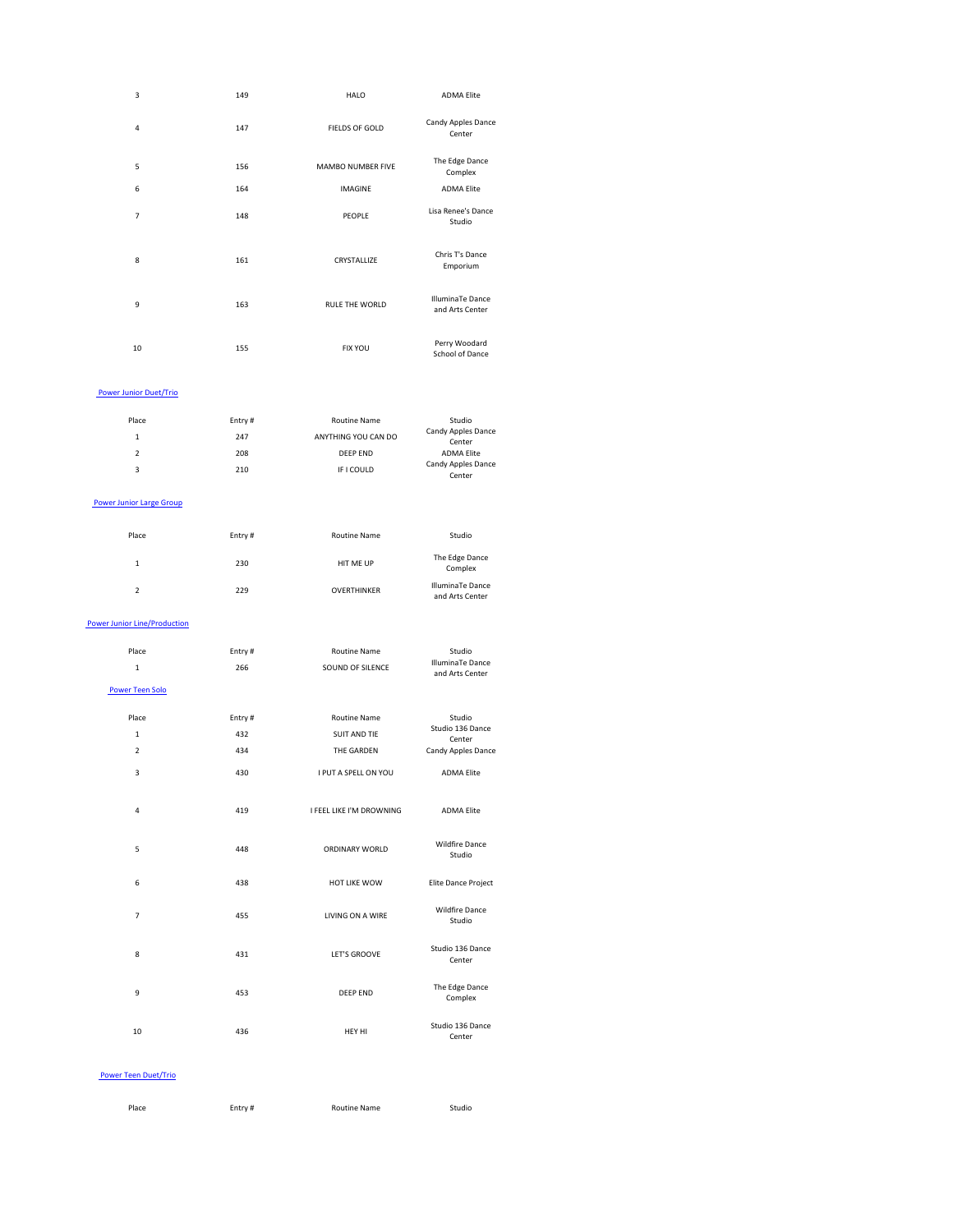| $\mathbf 1$                   | 270    | HIT ME WITH YOUR BEST SHOT  | <b>ADMA Elite</b>                         |
|-------------------------------|--------|-----------------------------|-------------------------------------------|
| $\overline{2}$                | 283    | <b>JUST LISTEN</b>          | <b>ADMA Elite</b>                         |
| <b>Power Teen Small Group</b> |        |                             |                                           |
| Place                         | Entry# | <b>Routine Name</b>         | Studio                                    |
| $\mathbf 1$                   | 396    | OVERDOSE                    | <b>ADMA Elite</b>                         |
| $\overline{2}$                | 392    | SEPTEMBER                   | Take the Stage<br><b>Competition Team</b> |
| 3                             | 395    | LOLA                        | Elite Dance Project                       |
| 4                             | 394    | <b>GREEN EGGS &amp; HAM</b> | Take the Stage<br><b>Competition Team</b> |
| 5                             | 370    | <b>PIRATES</b>              | Chris T's Dance<br>Emporium               |

#### **Power Teen Large Group**

| Place          | Entry# | <b>Routine Name</b>  | Studio                                    |
|----------------|--------|----------------------|-------------------------------------------|
| $\mathbf 1$    | 362    | <b>FOREVER YOUNG</b> | Elite Dance Project                       |
| $\overline{2}$ | 366    | <b>LADIES CHOICE</b> | Candy Apples Dance<br>Center              |
| $\mathsf 3$    | 325    | <b>POKERFACE</b>     | <b>Wildfire Dance</b><br>Studio           |
| 4              | 368    | <b>BOUNCE BACK</b>   | <b>ADMA Elite</b>                         |
| 5              | 391    | CANCAN               | <b>Wildfire Dance</b><br>Studio           |
| 6              | 331    | AIN'T NOTHING WRONG  | <b>Wildfire Dance</b><br>Studio           |
| $\overline{7}$ | 363    | <b>VIENNA</b>        | <b>Wildfire Dance</b><br>Studio           |
| 8              | 326    | <b>WEPA</b>          | Take the Stage<br><b>Competition Team</b> |

| 9  | 373 | THE QUEEN'S GAMBIT  | Candy Apples Dance<br>Center    |
|----|-----|---------------------|---------------------------------|
| 10 | 338 | SHE USED TO BE MINE | <b>Wildfire Dance</b><br>Studio |

#### **Power Teen Line/Production**

| Place | Entry# | <b>Routine Name</b>   | Studio                     |
|-------|--------|-----------------------|----------------------------|
| 1     | 356    | <b>ELEANOR RIGBY</b>  | <b>ADMA Elite</b>          |
| 2     | 379    | DANCING ON MY OWN     | <b>ADMA Elite</b>          |
| 3     | 380    | <b>HAPPY BIRTHDAY</b> | <b>Elite Dance Project</b> |

#### Power Senior Solo

| Place          | Entry#         | <b>Routine Name</b> | Studio                          |
|----------------|----------------|---------------------|---------------------------------|
| 1              | 17             | LOVE IS GONE        | <b>ADMA Elite</b>               |
| $\overline{2}$ | $\overline{5}$ | <b>CONTROL</b>      | <b>ADMA Elite</b>               |
| 3              | 29             | <b>BLACK CAR</b>    | <b>Wildfire Dance</b><br>Studio |
| 4              | 3              | YOU DON'T OWN ME    | <b>ADMA Elite</b>               |
| 5              | 31             | <b>ARCADE</b>       | <b>Elite Dance Project</b>      |
| 6              | 35             | <b>UNBROKEN</b>     | Studio 136 Dance<br>Center      |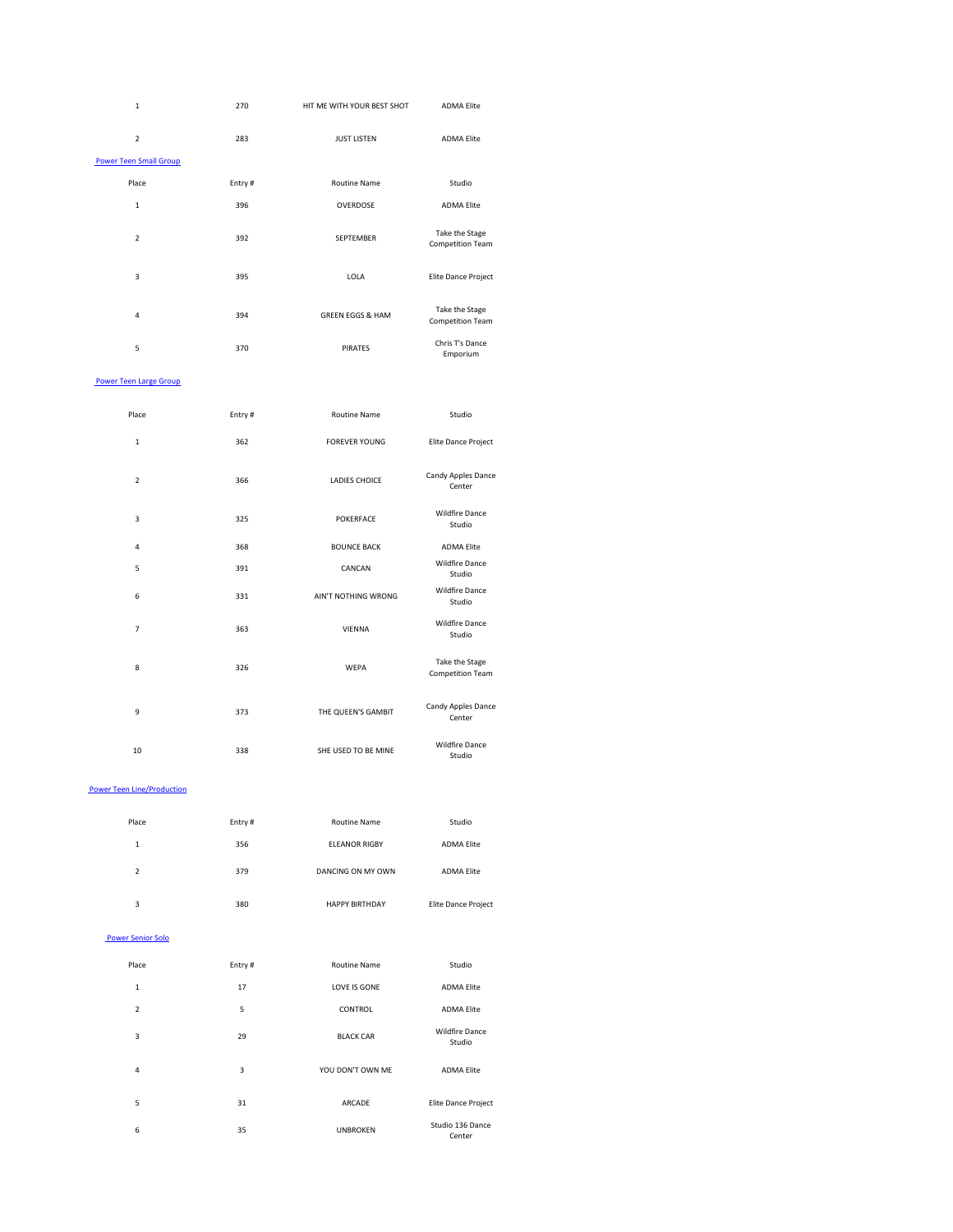| $\overline{7}$ | 61 | <b>I LOVE YOU</b>   | The Edge Dance<br>Complex               |
|----------------|----|---------------------|-----------------------------------------|
| 8              | 23 | WHOLE LOTTA WOMAN   | Candy Apples Dance<br>Center            |
| 9              | 40 | <b>MIRROR BALL</b>  | Elite Dance Project                     |
| 10             | 47 | <b>ECHO</b>         | Perry Woodard<br><b>School of Dance</b> |
| 11             | 34 | <b>TURNING PAGE</b> | Studio 136 Dance<br>Center              |
| 12             | 20 | TELEPATH            | Candy Apples Dance<br>Center            |
| 13             | 57 | <b>ISLANDS</b>      | The Edge Dance<br>Complex               |
| 14             | 32 | YOU LOST ME         | <b>Wildfire Dance</b><br>Studio         |
| 15             | 51 | <b>WHY</b>          | The Edge Dance<br>Complex               |

# Power Senior Duet/Trio

| Place          | Entry# | <b>Routine Name</b>   | Studio                              |
|----------------|--------|-----------------------|-------------------------------------|
| 1              | 294    | <b>COME ON EILEEN</b> | <b>Candy Apples Dance</b><br>Center |
| 2              | 296    | TO BUILD A HOME       | <b>ADMA Elite</b>                   |
| 3              | 297    | <b>ENDING</b>         | Elite Dance Project                 |
| $\overline{4}$ | 291    | CAN'T YOU SEE         | Elite Dance Project                 |
| 5              | 289    | I WON'T LET YOU DOWN  | <b>ADMA Elite</b>                   |

**Power Senior Small Group** 

| Place          | Entry# | <b>Routine Name</b>         | Studio                                    |
|----------------|--------|-----------------------------|-------------------------------------------|
| $\mathbf{1}$   | 388    | MY HEART WILL GO ON         | Elite Dance Project                       |
| $\overline{2}$ | 323    | <b>JUST STOMP YOUR FEET</b> | Chris T's Dance<br>Emporium               |
| $\mathsf 3$    | 341    | IN THE AIR TONIGHT          | <b>Wildfire Dance</b><br>Studio           |
| $\overline{4}$ | 324    | LOVE RUNS OUT               | Candy Apples Dance<br>Center              |
| 5              | 337    | <b>TRIBE</b>                | <b>Candy Apples Dance</b><br>Center       |
| 6              | 313    | <b>TORE MY HEART</b>        | <b>Wildfire Dance</b>                     |
| $\overline{7}$ | 345    | <b>HARRIET TUBMAN</b>       | Candy Apples Dance<br>Center              |
| 8              | 319    | THE CHAIN                   | <b>Wildfire Dance</b><br>Studio           |
| 9              | 316    | PARALYZED                   | Take the Stage<br><b>Competition Team</b> |
| 10             | 381    | IF I HAD A BOAT             | The Edge Dance<br>Complex                 |

#### Power Senior Large Group

| Place     | Entry # | <b>Routine Name</b>      | Studio                      |
|-----------|---------|--------------------------|-----------------------------|
| Top Score | 354     | <b>BOHEMIAN RHAPSODY</b> | Chris T's Dance<br>Emporium |

Power Senior Line/Production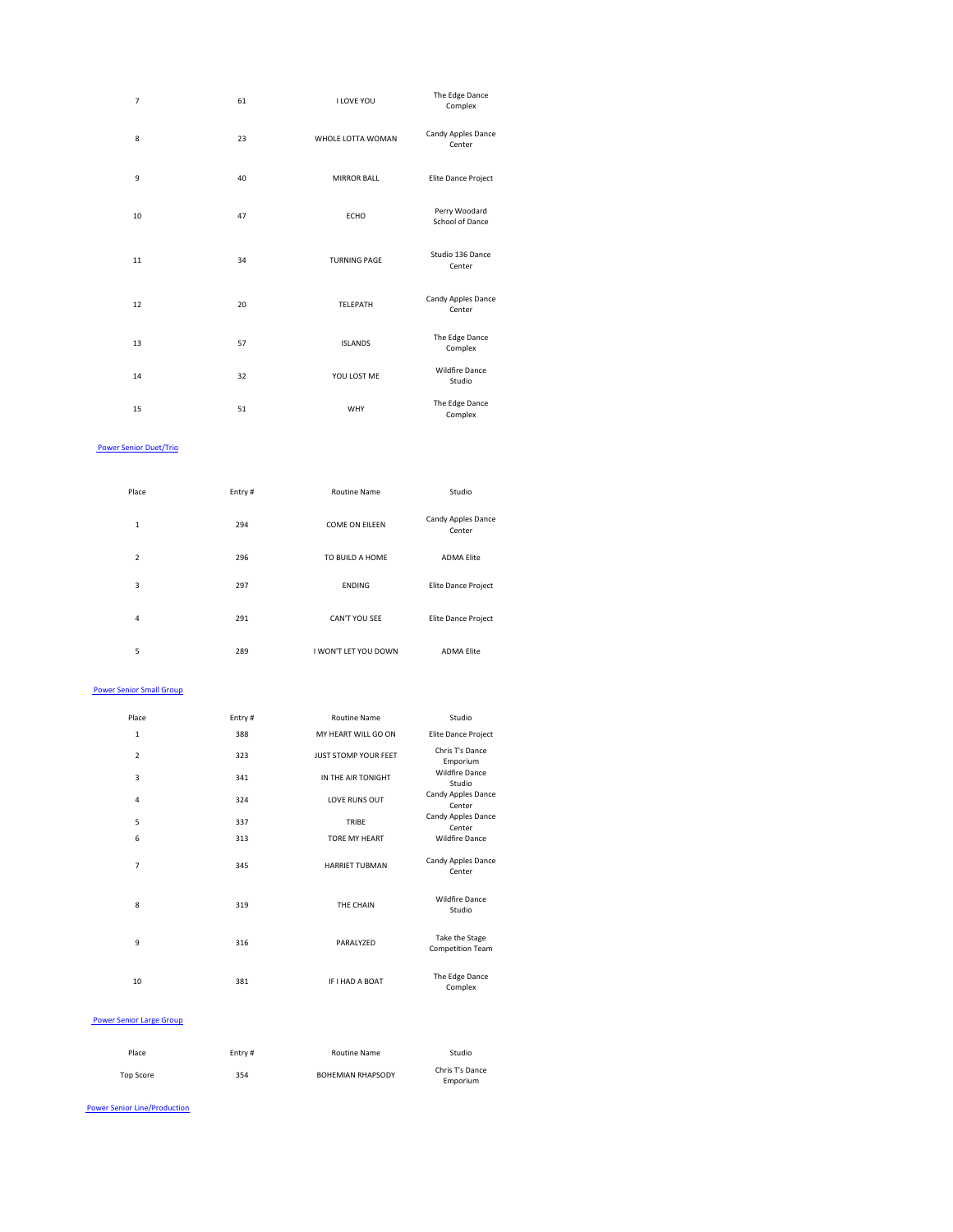| Place                            | Entry# | <b>Routine Name</b>        | Studio                                |
|----------------------------------|--------|----------------------------|---------------------------------------|
| $\mathbf 1$                      | 307    | <b>APEX</b>                | <b>Wildfire Dance</b><br>Studio       |
| <b>Energy Junior Solo</b>        |        |                            |                                       |
| Place                            | Entry# | <b>Routine Name</b>        | Studio                                |
| $\mathbf 1$                      | 170    | ONE BEAUTIFUL EVENING      | The Edge Dance<br>Complex             |
| $\overline{2}$                   | 165    | LE JAZZ HOT                | The Edge Dance<br>Complex             |
| $\mathsf 3$                      | 169    | TO BE HUMAN                | The Edge Dance<br>Complex             |
| <b>Energy Junior Duet/Trio</b>   |        |                            |                                       |
| Place                            | Entry# | <b>Routine Name</b>        | Studio                                |
| $\mathbf 1$                      | 251    | <b>BON BON</b>             | The Edge Dance<br>Complex             |
| <b>Energy Junior Small Group</b> |        |                            |                                       |
| Place                            | Entry# | <b>Routine Name</b>        | Studio                                |
| $\mathbf 1$                      | 263    | <b>BOTTOM OF THE RIVER</b> | The Edge Dance<br>Complex             |
| <b>Energy Junior Large Group</b> |        |                            |                                       |
| Place                            | Entry# | <b>Routine Name</b>        | Studio                                |
| <b>Top Score</b>                 | 269    | <b>BALLROOM BLITZ</b>      | The Edge Dance<br>Complex             |
| <b>Energy Teen Solo</b>          |        |                            |                                       |
| Place                            | Entry# | <b>Routine Name</b>        | Studio                                |
| $\mathbf 1$                      | 472    | <b>BRUISES</b>             | <b>ADMA Elite</b>                     |
| $\overline{2}$                   | 465    | LE JAZZ HOT                | Studio 136 Dance<br>Center            |
| $\overline{3}$                   | 464    | <b>SILVER SCREEN</b>       | The Edge Dance<br>Complex             |
| $\overline{\mathbf{4}}$          | 470    | KNOCKING ON HEAVENS DOOR   | The Edge Dance<br>Complex             |
| 5                                | 457    | MOVE IT                    | The Edge Dance<br>$\sim$ and all also |

Complex

# **Energy Teen Small Group**

#### Energy Teen Duet/Trio

| Place          | Entry# | <b>Routine Name</b> | Studio                    |
|----------------|--------|---------------------|---------------------------|
| $\mathbf{1}$   | 273    | <b>RUNAWAY</b>      | <b>ADMA Elite</b>         |
| $\overline{2}$ | 286    | <b>UNSTEADY</b>     | <b>ADMA Elite</b>         |
| 3              | 281    | <b>GRAVITY</b>      | The Edge Dance<br>Complex |

| Place | Entry# | <b>Routine Name</b> | Studio                    |
|-------|--------|---------------------|---------------------------|
| 1     | 350    | <b>RUN</b>          | The Edge Dance<br>Complex |
| 2     | 342    | WHOLE LOTTA WOMAN   | The Edge Dance<br>Complex |
| 3     | 335    | SATISFACTION        | The Edge Dance<br>Complex |

#### Energy Teen Large Group

| Place | Entry# | <b>Routine Name</b>          | Studio                    |
|-------|--------|------------------------------|---------------------------|
|       | 358    | STARS STATEMENTS AND LEGENDS | The Edge Dance<br>Complex |

#### Energy Senior Solo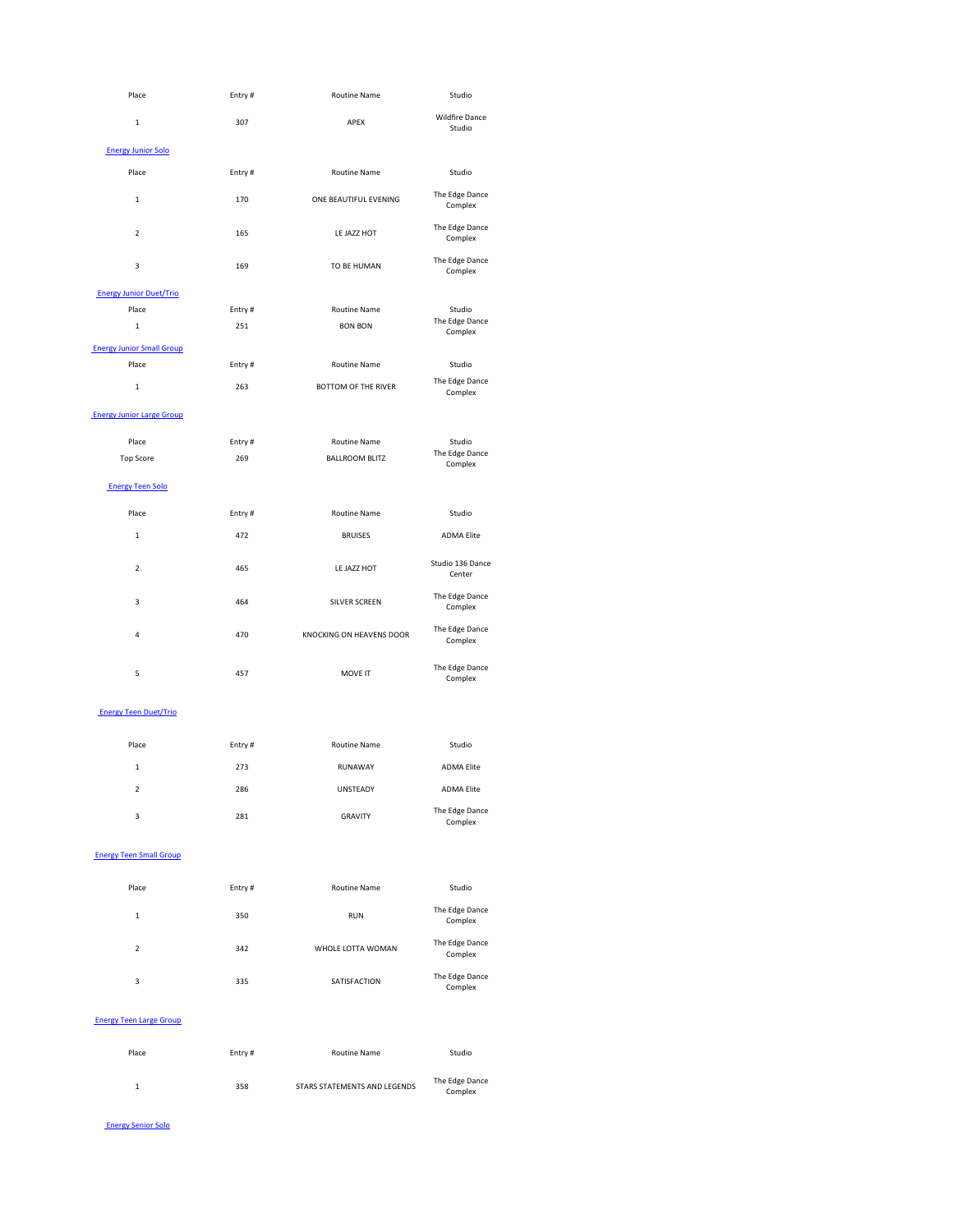| Place                   | Entry# | <b>Routine Name</b>    | Studio                                     |
|-------------------------|--------|------------------------|--------------------------------------------|
| $\mathbf 1$             | 76     | <b>TOUCH</b>           | <b>Fine Arts Association</b>               |
| $\overline{2}$          | 68     | LANDSLIDE              | Take the Stage<br><b>Competition Team</b>  |
| $\mathsf 3$             | 81     | <b>VIENNA</b>          | Elite Dance Project                        |
| $\overline{\mathbf{4}}$ | 77     | RADICAL SELF           | The Edge Dance<br>Complex                  |
| 5                       | 75     | <b>LILAC WINE</b>      | The Edge Dance<br>Complex                  |
| $\boldsymbol{6}$        | 80     | VIA DOLOROSA           | <b>ADMA Elite</b>                          |
| $\overline{7}$          | 25     | A LITTLE PARTY         | Elite Dance Project                        |
| 8                       | 79     | <b>WHERE'S MY LOVE</b> | The Edge Dance<br>Complex                  |
| 9                       | 69     | <b>BODY LANGUAGE</b>   | Studio 136 Dance<br>Center                 |
| 10                      | 71     | <b>HIDE AND SEEK</b>   | <b>IlluminaTe Dance</b><br>and Arts Center |

#### Energy Senior Duet/Trio

| Place | Entry# | Routine Name          | Studio                     |
|-------|--------|-----------------------|----------------------------|
| 1     | 303    | <b>MINDLESS TOWN</b>  | Fine Arts Association      |
| 2     | 306    | <b>HEAVEN I KNOW</b>  | The Edge Dance<br>Complex  |
| 3     | 305    | <b>BEAUTIFUL LIES</b> | <b>Elite Dance Project</b> |
| 4     | 300    | HERE COMES THE RAIN   | The Edge Dance             |
| 5     | 299    | <b>CHERRY WINE</b>    | <b>Elite Dance Project</b> |

#### **Energy Senior Small Group**

| Place | Entry # | Routine Name | Studio                  |
|-------|---------|--------------|-------------------------|
|       |         |              |                         |
|       | າ າ ດ   | 100T         | Fine Auto Approbable in |

| T.             | 549 | LUJI                         | Fille Alts Association                    |
|----------------|-----|------------------------------|-------------------------------------------|
| $\overline{2}$ | 365 | <b>TECHNOLOGIC</b>           | Fine Arts Association                     |
| 3              | 355 | <b>JOLENE</b>                | Take the Stage<br><b>Competition Team</b> |
| 4              | 348 | FEELIN' GOOD                 | <b>Wildfire Dance</b><br>Studio           |
| 5              | 357 | <b>NONE OF YOUR BUSINESS</b> | <b>Fine Arts Association</b>              |

#### Energy Senior Large Group

| Place | Entry# | <b>Routine Name</b>      | Studio                                     |
|-------|--------|--------------------------|--------------------------------------------|
| 1     | 352    | <b>EXILE</b>             | The Edge Dance<br>Complex                  |
| 2     | 360    | PIECE BY PIECE           | <b>IlluminaTe Dance</b><br>and Arts Center |
| 3     | 367    | <b>BREAK THE SILENCE</b> | <b>IlluminaTe Dance</b><br>and Arts Center |

# **Energy Senior Line/Production**

| Place     | Entry # | Routine Name                   | Studio                          |
|-----------|---------|--------------------------------|---------------------------------|
| Top Score | 377     | CRAZY LITTLE THING CALLED LOVE | <b>Wildfire Dance</b><br>Studio |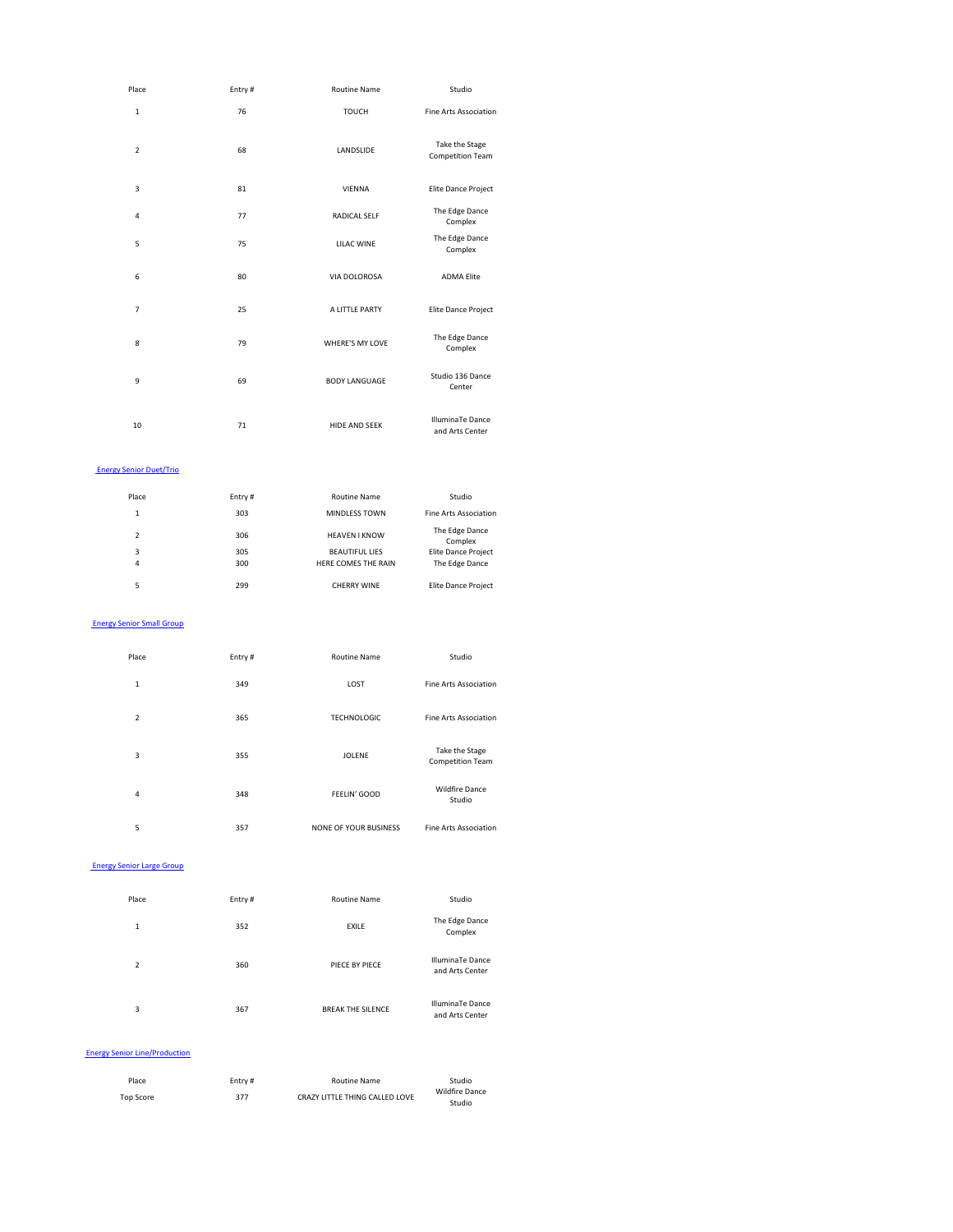#### Industry Dance Awards Best Jazz



| $\mathbf{1}$                                   | 358    | <b>STARS STATEMENTS AND LEGENDS</b> | The Edge Dance<br>Complex                 |
|------------------------------------------------|--------|-------------------------------------|-------------------------------------------|
| <b>Industry Dance Awards Best Tap</b>          |        |                                     |                                           |
| Place                                          | Entry# | <b>Routine Name</b>                 | Studio                                    |
| $\mathbf{1}$                                   | 355    | <b>JOLENE</b>                       | Take the Stage<br><b>Competition Team</b> |
| <b>People's Choice Awards</b>                  |        |                                     |                                           |
| Place                                          | Entry# | <b>Routine Name</b>                 | Studio                                    |
| $\mathbf{1}$                                   | 378    | <b>DEEP WATER</b>                   | Take the Stage<br><b>Competition Team</b> |
| <b>Highest Scoring Solo of</b><br>Competition  |        |                                     |                                           |
| Place                                          | Entry# | <b>Routine Name</b>                 | Studio                                    |
| $\mathbf{1}$                                   | 76     | <b>TOUCH</b>                        | <b>Fine Arts Association</b>              |
| <b>Highest Scoring Group of</b><br>Competition |        |                                     |                                           |
| Place                                          | Entry# | <b>Routine Name</b>                 | Studio                                    |
| $\mathbf{1}$                                   | 350    | <b>RUN</b>                          | The Edge Dance<br>Complex                 |

# **Energy Elite Experience Winners**

Entry# Entry Name Studio